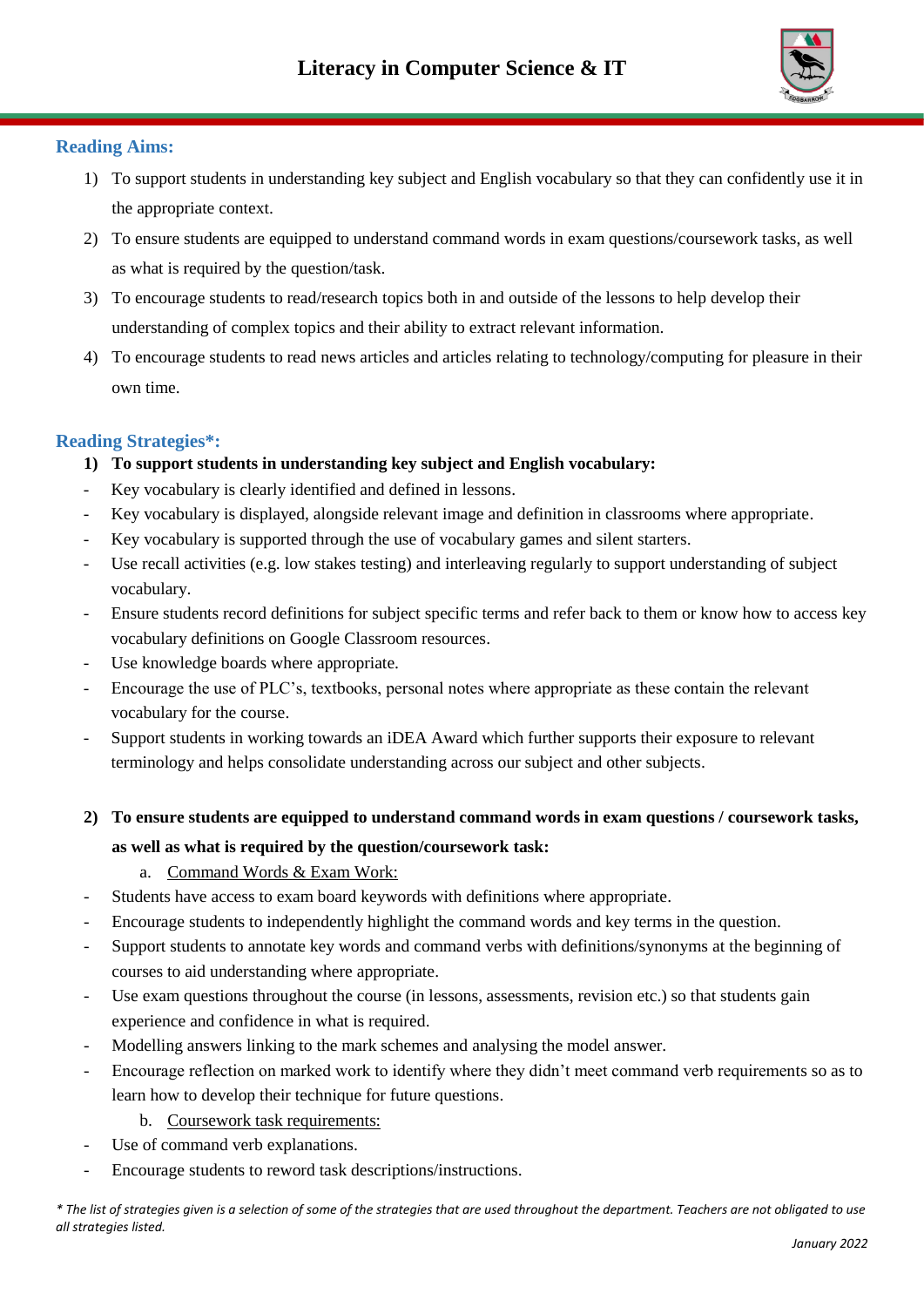

- Modelling answers linking to the mark schemes and analysing the model answer.
- Check understanding and presence of plurals in key words.
- Use of synonyms to explain assessment criteria.
- **3) To encourage students to read/research topics both in and outside of the lessons to help develop their understanding of complex topics and their ability to extract relevant information:**
- PSHE and ITCS lessons support students to become critical users of information from the internet.
- Students are set research tasks where appropriate and encouraged to use a variety of sources (especially at Key Stage 5)
- Use news articles/topical issues in lessons where possible e.g. silent starters, class discussion of relevance to current topic etc.
- Provide students with links to recommended sites and articles where appropriate for further reading; where possible to encourage students to find sources of information themselves.
- Encourage students to install News Apps and other helpful apps to keep up with news in our subject area e.g. The Guardian Technology section.
- Encourage and support students in completing the iDEA Bronze and Silver Awards which provides students with further knowledge on a wider range of Computing and IT topics.
- **4) To encourage students to read news articles and articles relating to technology/computing for pleasure in their own time:**
- Encourage the completion of the iDEA awards.
- Encourage students to download and install apps relevant to the subjects to keep up with new trends.
- To use lessons to highlight opportunities for further reading/viewing e.g. Netflix documentaries, specific films, specific news articles, general websites to help with keeping abreast of the subject e.g. Feedly.

| Department Discussion: Main strategies currently used by Key Stage (November 2020) |                                       |                                           |
|------------------------------------------------------------------------------------|---------------------------------------|-------------------------------------------|
| <b>Key Stage 3</b>                                                                 | <b>Key Stage 4</b>                    | <b>Key Stage 5</b>                        |
|                                                                                    | - Mind mapping key topics/terms       | - Command Verb understanding              |
| - Reading text $\&$ answering                                                      | - Highlighting and explaining key     | - Modelling answers                       |
| questions (silent starters)                                                        | terminology and Command Verbs         | - Encouraging students to read a wide     |
| - Matching definitions to key                                                      | - Flashcards/Subject Knowledge        | range of texts e.g. silent starters,      |
| terms                                                                              | maps                                  | research tasks, personal notes            |
| - Reading text/questions to low                                                    | - Encouraging students to read a wide | - Low stakes testing - Linked to specific |
| ability – Guided Reading                                                           | range of texts e.g. silent starters,  | reading                                   |
| (Nurture)                                                                          | research tasks                        | - Questioning from analysing              |
| - Low stakes testing to ensure                                                     | - Low stakes testing                  | text/information                          |
| students are understanding.                                                        | - Use of PLC's and exam questions.    | - Research tasks (independent and         |
|                                                                                    |                                       | group).                                   |

*\* The list of strategies given is a selection of some of the strategies that are used throughout the department. Teachers are not obligated to use all strategies listed.*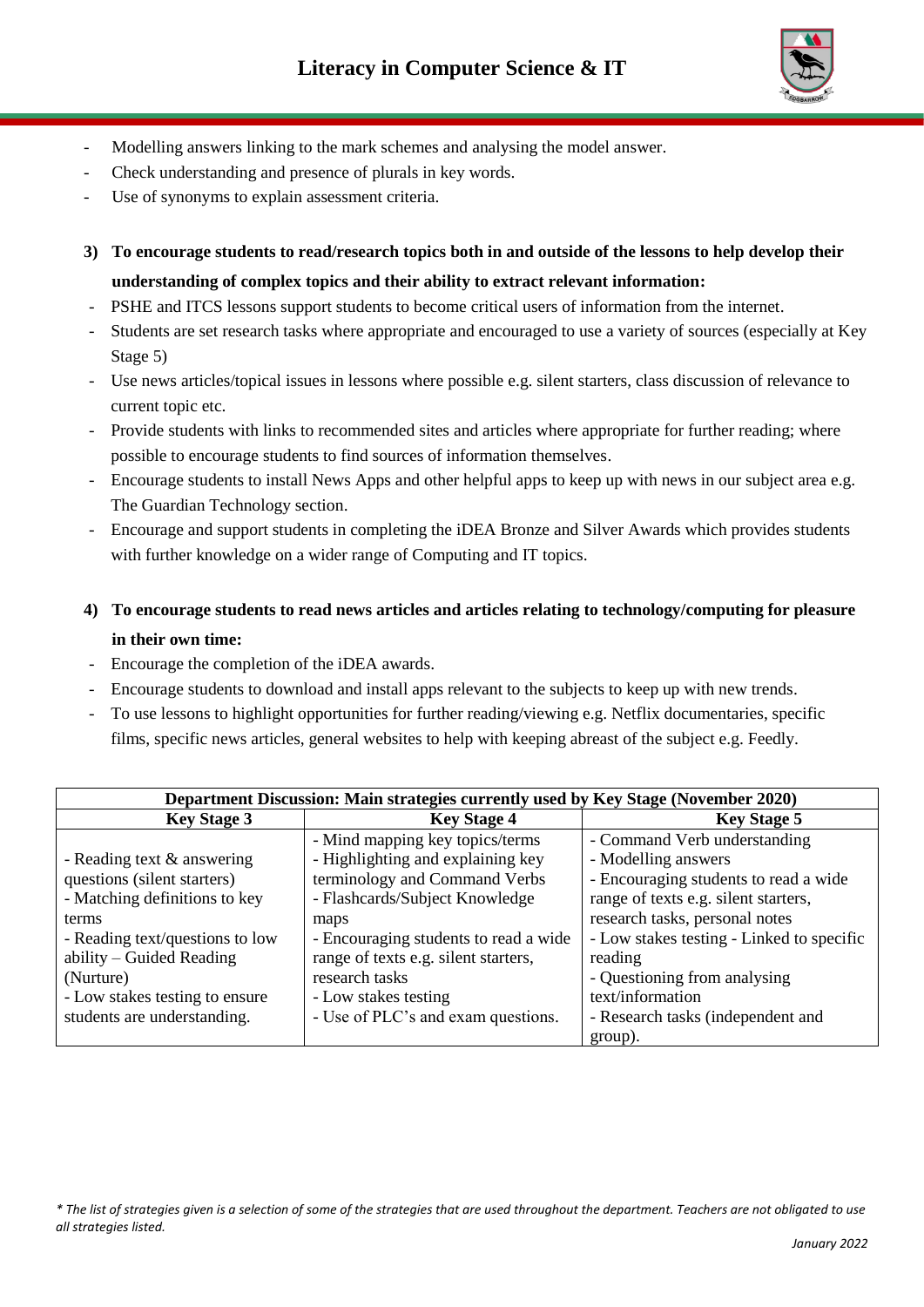

## **Writing Aims:**

- 1) To ensure students are equipped with effective strategies to construct/structure their answers.
- 2) To encourage and support students in writing clearly, concisely, accurately and including key subject terminology so as to maximise their marks.
- 3) To ensure students understand how long answered questions are marked to help develop accuracy and thoroughness when planning and answering such questions.
- 4) To support students in having confidence in answering all question types so that they attempt all questions/complete all tasks that they are capable of.
- 5) To equip students with strategies to reflect on their written responses.

# **Writing Strategies\*:**

- **1) To ensure students are equipped with effective strategies to construct/structure their answers:** 
	- Use of sentence starters
	- Use of fill the gap strategies
	- Encourage students to use PEEL where appropriate (point, example, explanation, link)
	- Support students with their understanding of command words in a question/ coursework task
	- Include exam board questions (and accompanying mark schemes) routinely in lessons where appropriate so as to gain confidence and skills in relation to exam technique
	- Model answers/work where appropriate/permitted.
- **2) To encourage and support students in writing clearly, concisely, accurately and including key subject terminology so as to maximise their marks:**
	- Model answers where appropriate/permitted.
	- Use feedback on marked work to highlight areas for development in relation to exam technique e.g. inaccuracies, not needed, too vague, not enough, missing key term.
	- Encourage students to reflect on what they learnt from previous marked work when revising/creating a new piece of work.
	- Include exam board questions (and accompanying mark schemes) routinely in lessons where appropriate so as to gain confidence and skills in relation to exam technique.
	- Support students in understanding what exam questions/coursework assignments are asking so that they can make the best possible attempt to answer accurately.
	- Teach subject-specific spellings and respond to common spelling errors and teach students to use a range of punctuation.
	- Encourage the use of PEEL where appropriate.
	- Mark written responses for SPAG as per the marking policy.

# **3) To ensure students understand how long answered questions are marked to help develop accuracy and thoroughness when planning and answering such questions:**

- Use exam questions/practice tasks in lessons, creating opportunities to self-mark with mark schemes so that students become familiar and confident with requirements.

*\* The list of strategies given is a selection of some of the strategies that are used throughout the department. Teachers are not obligated to use all strategies listed.*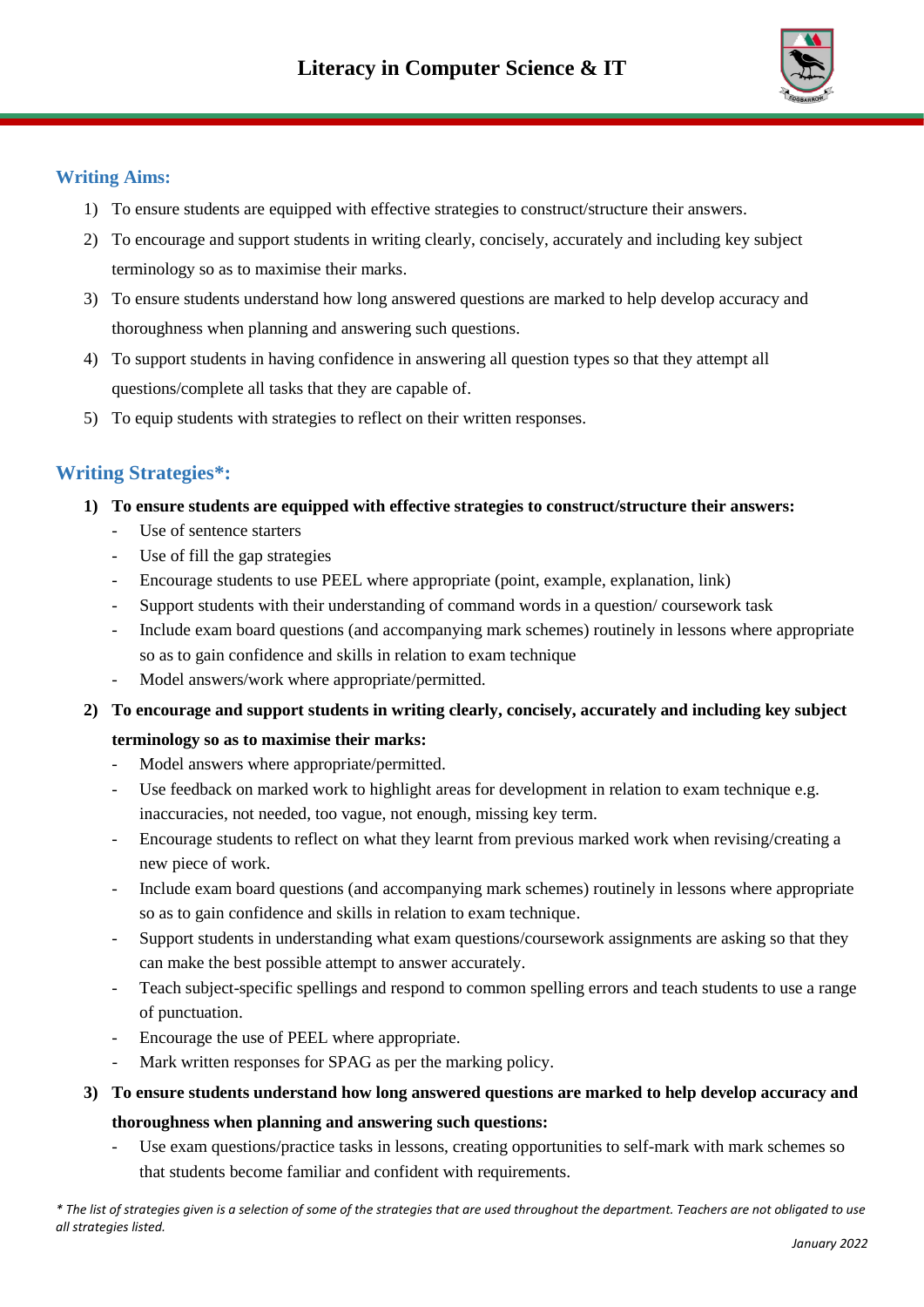

- Provide feedback on marked work to highlight strengths and areas for development for each student in relation to their writing, giving them time to reflect and develop.
- Ensure students understand how extended writing pieces are marked e.g. command verb used; skills required (knowledge, application, evaluation) and how to demonstrate those skills as well as any specific requirements e.g. A-Level CS Essay marking grid; subsequently giving students an opportunity to practice meeting these requirements in a low-stakes manner.
- Model effective planning strategies and give students an opportunity to practice routinely in a low-stakes manner.
- **4) To support students in having confidence in answering all question types so that they attempt all questions/complete all tasks that they are capable of:**
	- Teach relevant subject content thoroughly and revisit it regularly so students are comfortable with the subject content and well-placed to attempt all questions.
	- Use exam questions/practice tasks of different types routinely in lessons where appropriate, creating opportunities to self-mark with mark schemes so that students become familiar and confident with requirements.
	- Make practice question papers available to students through Google Classroom.
	- Ensure that exam board questions are used during assessments so students are exposed to them throughout the course.
	- Encourage the use of sentence starters or 'helpful linking words' where appropriate.

#### **5) To equip students with strategies to reflect on their written responses:**

- Encourage students to use mark schemes/rubrics /feedback comments /quiz results as appropriate.
- Use self-assessment regularly and peer-assessment where appropriate, training students into doing both effectively and constructively.
- Create a routine/culture where reflection is normal and making mistakes is a positive learning experience that can help students improve.
- Give appropriate feedback to aid student reflections.
- Use reflection templates/checklists/rubrics/PLC's where appropriate so students have some guidance.
- A new focus on encouraging students to review the question first and then their answers when looking back at exam questions in an assessment so as to encourage students to reflect on whether they have understood and answered the specific question set.